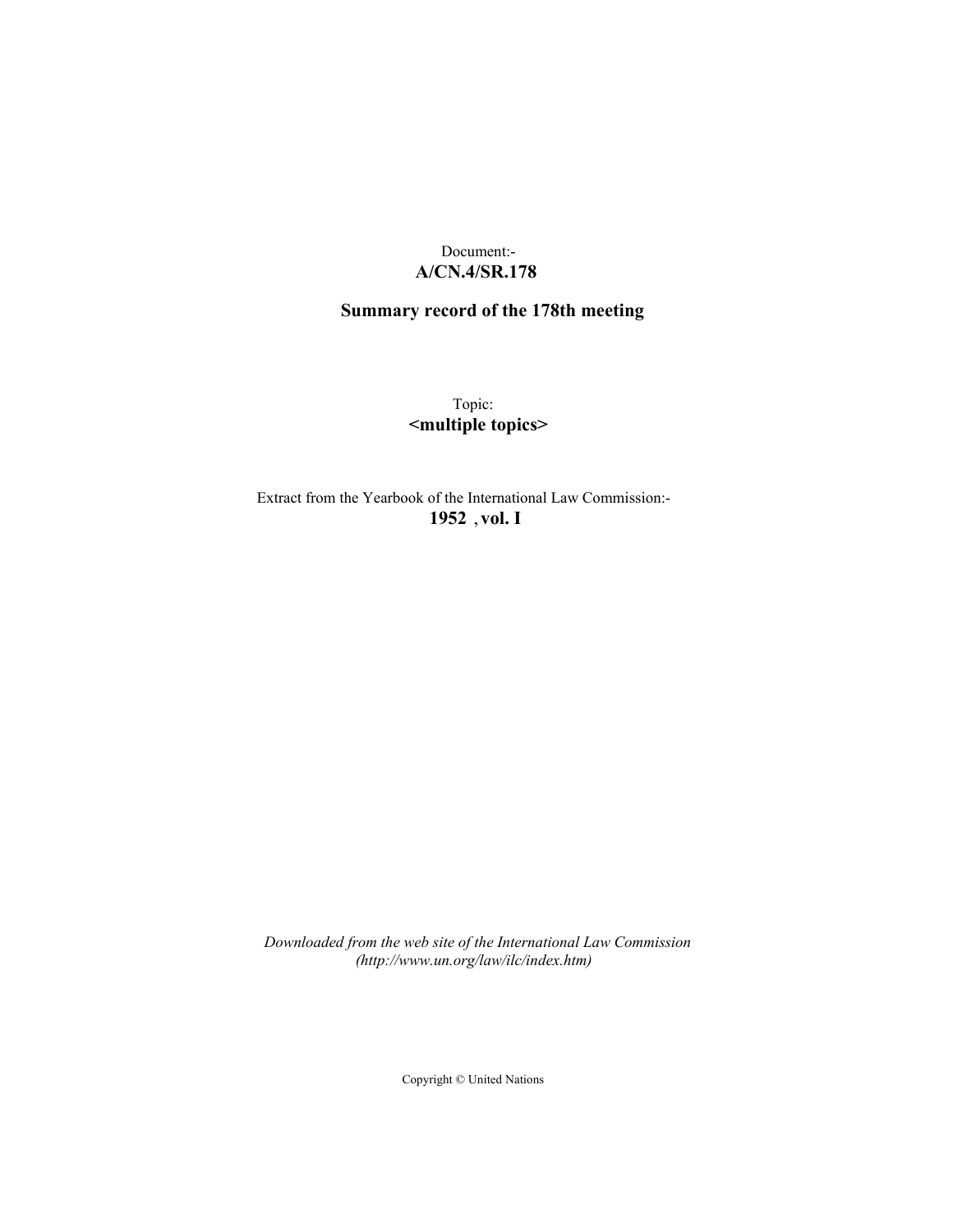*Fourth paragraph<sup>11</sup>*

72. Mr. HUDSON proposed the deletion of the fourth paragraph.

*It was so agreed.*

#### *Comment on article 16* [27]<sup>12</sup>

#### *First paragraph*

73. Mr. SCELLE proposed that, in view of the changes which had been made in the text of article 16, the first sentence of the comment be amended to read as follows:

"The article on counter-claims is designed to enable the tribunal to rule on all questions bearing on the subject of the dispute and to make a complete settlement of the dispute."

74. He also proposed the deletion of the second sentence, which bore on a point on which the Commission had not reached agreement.

*Mr. Scelle's proposal were adopted.*

#### *Second paragraph*

75. Mr. SCELLE proposed the deletion of the second paragraph, which was no longer necessary in view of the changes made in the text of the article.

*It was so agreed.*

#### *Comment on article 17* [26]<sup>13</sup>

76. Mr. SCELLE proposed that, in view of the changes made in the text of article 17, the second sentence of the comment on that article be amended to read as follows:

" The word ' prescribe' implies an obligation on the parties to take the measures prescribed."<sup>14</sup>

*It was so agreed.*

#### *Comment on article 18* [29]<sup>15</sup>

No observations.

11 The fourth paragraph read as follows :

" The Commission deleted all reference to presumptions." 12 Corresponds to article 15 in document A/CN.4/L.35. The comment read as follows :

"The article on claims and counter-claims is designed to enable the tribunal to rule on all questions bearing on the subject of the dispute. It partly reverses the Commissions' rejection of the principle laid down in article 13 of the League of Nations Covenant and even uses the words ' complete settlement of the dispute'.

" The fact that the English and French texts are not in complete conformity is due to the technical peculiarities of Anglo-Saxon or Latin procedure ; the sense and scope of the articles are, however, identical in the two texts."

13 Corresponds to article 16 in document A/CN.4/L.35.

14 Instead of "The article reaffirms the duty of the parties to take the measures indicated ".

15 Corresponds to article 17 in document A/CN.4/L.35.

*Comment on article 19* [30]<sup>16</sup>

77. Mr. HUDSON suggested that, for the sake of consistency, the comment on article 19 be amended to read as follows:

"This article requires no comment."<sup>17</sup>

*It was so agreed.*

The meeting rose at 1.5 p.m.

16 Corresponds to article 18 in document A/CN.4/L.35.

17 Instead of " These necessary provisions, particularly that in paragraph 2, are self-explanatory ".

#### **178th MEETING**

*Friday, 1 August 1952, at 3.15 p.m.*

#### **CONTENTS**

*Page*

|                                                              | ---- |
|--------------------------------------------------------------|------|
| Law of treaties (item 3 of the agenda) $\ldots$              | 220  |
| Régime of the high seas (item $4$ of the agenda)             | 222  |
| Law of treaties (item 3 of the agenda) (resumed from         |      |
| above) $\cdots$ $\cdots$ $\cdots$ $\cdots$ $\cdots$ $\cdots$ | 224  |

#### *Chairman:* Mr. Ricardo J. ALFARO.

*Rapporteur:* Mr. Jean SPIROPOULOS.

#### *Present:*

*Members:* Mr. Roberto CORDOVA, Mr. J. P. A. FRANgois, Mr. Shushi Hsu, Mr. Manley O. HUDSON, Faris Bey el-KHOURi, Mr. F. I. KOZHEVNIKOV, Mr. H. LAUTERPACHT, Mr. Georges SCELLE, Mr. J. M. YEPES, Mr. J. ZOUREK.

*Secretariat:* Mr. Ivan KERNO (Assistant Secretary-General in charge of the Legal Department), Mr. Yuen-li LIANG (Director of the Division for the Development and Codification of International Law, and Secretary to the Commission).

#### **Law of treaties (item 3 of the agenda)**

1. The CHAIRMAN stated that, at the third session of the Commission, the special rapporteur on the law of treaties, Mr. Brierly, had presented a second report  $(A/CN.4/43)$  which included a number of draft articles; those articles had been considered at eight meetings and tentative texts provisionally adopted. He had then been asked to present to the Commission at its fourth session a final draft, together with a commentary, and to " do further work on the topic of the law of treaties as a whole and to submit a report thereon to the Commission.<sup>1</sup> Mr. Brierly had according prepared a third report on the law of treaties  $(A/CN.4/54)$ , con-

<sup>&</sup>lt;sup>1</sup> Report of the International Law Commission covering the work of its third session (A/1858) para. 75, *Official Records of the General Assembly, Third Session, Supplement No. 9.* Also in *Yearbook of the International Law Commission, 1951,* vol. II, p. 139..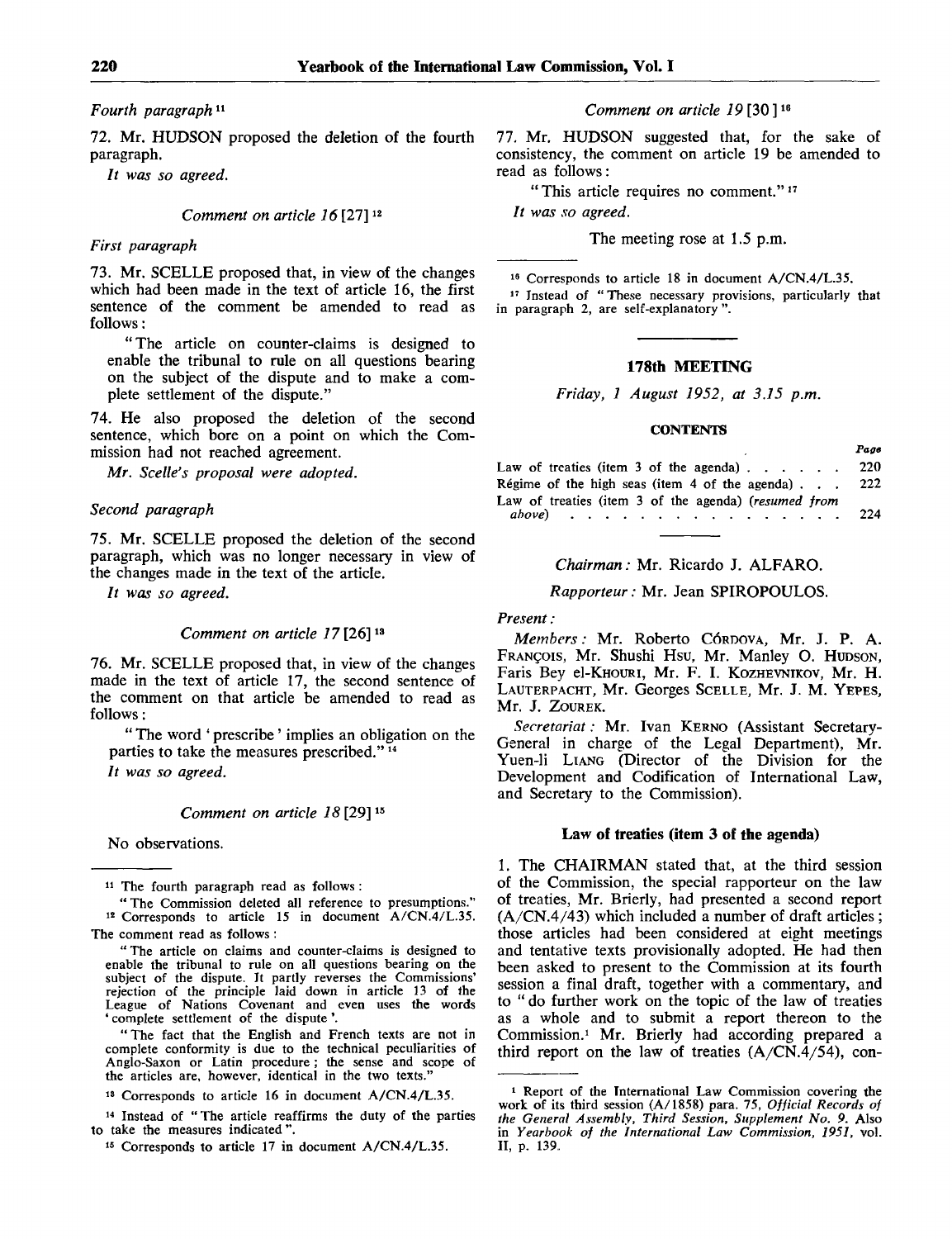taining the text tentatively adopted by the Commission at its third session and a commentary thereon. He had subsequently, however, tendered his resignation as a member of the Commission and his report had not been discussed at the present session.

2. It was therefore necessary for the Commission to elect a successor to Mr. Brierly and to refer to him all the material relating to the law of treaties, with a request that he present the whole subject to the Commission in such manner as he might deem advisable for the continuation and conclusion of the work on that subject at the fifth session.

3. Mr. YEPES reminded the Commission that, when the election of a special rapporteur on the law of treaties had first been discussed, he had proposed that such a vast subject should be entrusted to several members;<sup>2</sup> he now repeated his proposal. That procedure would have the additional advantage of enabling more members of the Commission to enjoy the honour of acting as special rapporteur.

4. Mr. SPIROPOULOS pointed out the disadvantages of a report written by several authors, each of whom would inevitably approach the subject from a different angle. It would be preferable to elect one special rapporteur, provided he was prepared to accept the burden which the work entailed.

5. Mr. YEPES explained that his proposal was based on his conviction that the law of treaties involved a number of quite distinct and separate subjects which could conveniently be treated by different members.

6. Mr. FRANCOIS agreed that the law of treaties was a subject of vast scope, but the appointment of several special rapporteurs would not ensure that the Commission would have time to discuss the problem as a whole at its next session. At the third session it had recognized that the special rapporteur would have to restrict his study to certain definite aspects. He therefore proposed that Mr. Brierly's successor should confine himself at the present stage to the topics selected.

7. Mr. YEPES pointed out that, at its first session, the Commission had decided to deal with the law of treaties as a whole. Was it therefore justified in narrowing the field of study?

8. The CHAIRMAN drew the attention of the Commission to the last sentence in paragraph 75 of the report on its third session,<sup>3</sup> which read:

"The special rapporteur was also requested to do further work on the topic of the law of treaties as a whole and to submit a report thereon to the Commission."

9. Mr. LIANG (Secretary to the Commission) said he had understood Mr. Francois' proposal to mean that, so far as the next session was concerned, the new special rapporteur should confine himself to the topics already taken up by Mr. Brierly, and not that the work on the law of treaties in general should be done in a piecemeal fashion. It was incontestable that only a complete draft on the law of treaties should be submitted to the General Assembly in conformity with article 16, paragraph  $(i)$  of the Commission's Statute, but that could not be achieved at the moment. Mr. Frangois had indicated the only practical course.

10. Mr. SPIROPOULOS agreed with Mr. François that the new special rapporteur would have first to complete Mr. Brierly's work, which could not be left unfinished. He would then be in a position to assess how the work could be continued.

11. Mr. KERNO (Assistant Secretary-General) agreed with Mr. Spiropoulos. The law of treaties was no more vast a subject than the régime of the high seas or of the territorial sea, both of which had been entrusted to Mr. François. It was not desirable to divide the work on the law of treaties among several members.

12. Mr. HSU suggested that the Commission should first elect a successor to Mr. Brierly, in order to ascertain how much he would be able to do by the next session.

13. He considered Mr. Francois' proposal to be too restrictive but recognized the force of the practical considerations on which it was based. Mr. François should be given an assurance that discussion of the two subjects on which he was special rapporteur would be concluded at the next session.

14. Mr. FRANÇOIS said that his principal concern was that the Commission should not attempt to overload its agenda for the fifth session. It would be unrealistic to suppose that it could consider more aspects of the law of treaties than those on which Mr. Brierly had already begun work.

15. Mr. LIANG (Secretary to the Commission) pointed out that Mr. Brierly had prepared a commentary on the articles tentatively adopted by the Commission at its third session. His state of health, however, had prevented him from carrying out the remainder of the task entrusted to him by the Commission and that would have to be completed by his successor. At the same time it would be unwise to tie the new special rapporteur's hands too much, because, until he had studied all the material, he would not be in a position to foresee how the work could develop.

16. There were no grounds for Mr. Francois' fear that the agenda of the fifth session would be overburdened, since the new special rapporteur would obviously be unable to submit a draft covering the whole subject by then.

17. Mr. SPIROPOULOS observed that at the fifth session, priority would have to be given to discussion of the regime of the high seas and the territorial sea.

18. Mr. FRANCOIS stated that the disposition of agenda items for the fifth session had not been his only preoccupation. He was also anxious not to impose too heavy a burden on Mr. Brierly's successor. If the latter

<sup>2</sup> See summary record of the 32nd meeting, para. 57.

<sup>3</sup> Report of the International Law Commission covering the work of its Third Session, *op. cit.,* para. 75.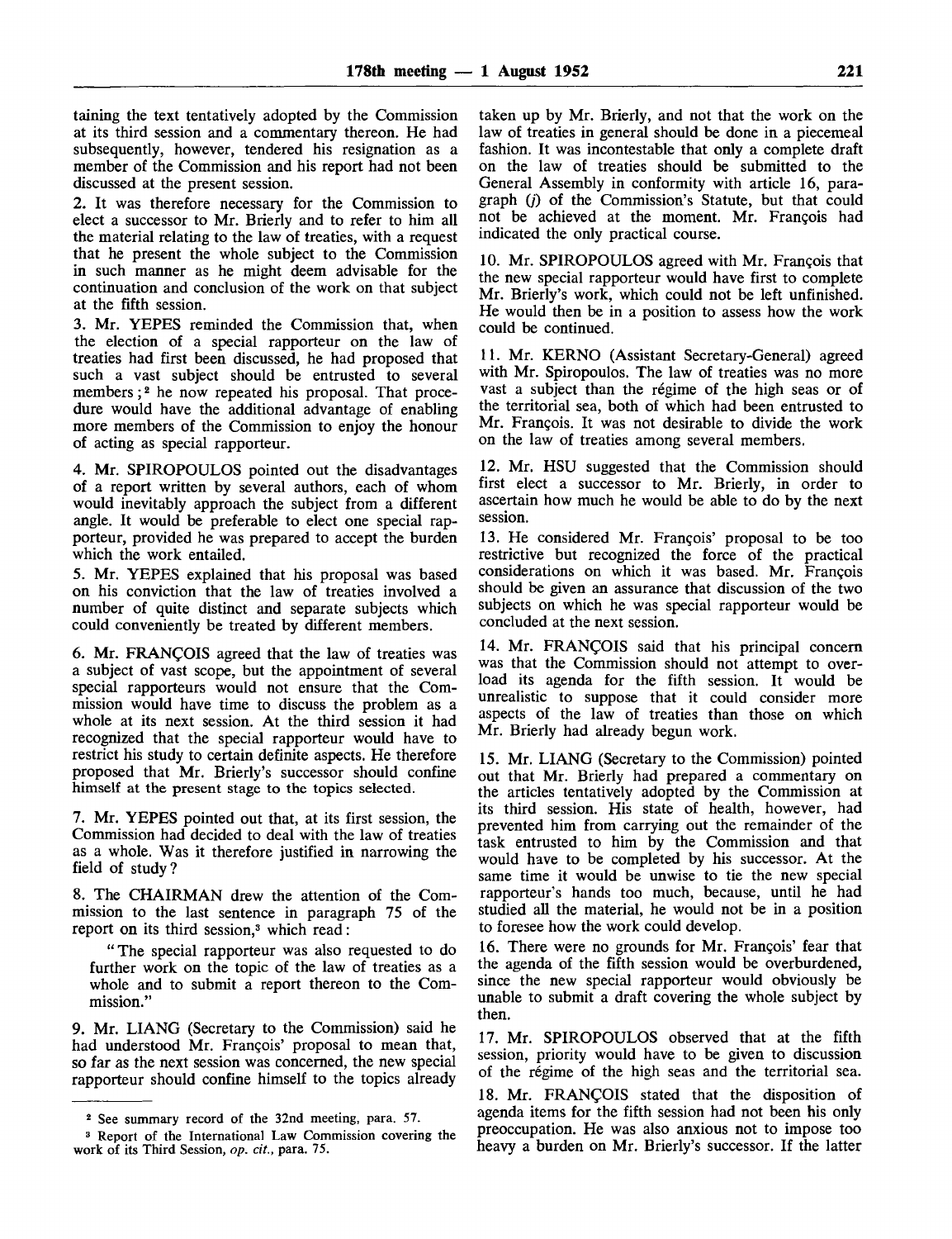were to prepare material on parts of the law of treaties other than those dealt with by his predecessor, his work might be wasted since the Commission would undoubtedly have no opportunity of discussing it at the next session.

19. Mr. KERNO (Assistant Secretary-General) wondered whether it was wise to try to bind the hands of the special rapporteur in advance in the manner proposed by Mr. François.

20. The CHAIRMAN put to the vote Mr. Francois' proposal that the special rapporteur on the law of treaties should confine himself to the subjects already dealt by Mr. Brierly.

*Mr. Francois' proposal was rejected by 5 votes to 2 with 4 abstentions.*

*Mr. Yepes' proposal was rejected by 5 votes to 2 with 3 abstentions.*

21. Mr. el-KHOURI, referring to Mr. Yepes' proposal, pointed out that in accordance with article  $16(d)$  of its Statute, the Commission could always appoint some of its members to work with the special rapporteur.

22. The CHAIRMAN suggested that the Commission should refer to the special rapporteur elected to succeed Mr. Brierly all the material relating to the law of treaties, together with a request that he present the whole subject to the Commission in such manner as he deemed advisable for the continuation of the work on that subject at the fifth session.

23. Mr. CORDOVA said that such instructions would give sufficient latitude to the special rapporteur.

*The Chairman's suggestion was adopted.*

## **Regime of the high** seas **(item 4 of the agenda)**

24. The CHAIRMAN invited the Commission to consider first what action should be taken with regard to the draft articles prepared by the Commission on the continental shelf, and related subjects.<sup>4</sup> He proposed the following text, which could either be included in the Commission's report to the General Assembly concerning its fourth session or reproduced as a separate resolution, as the special rapporteur preferred:

"The International Law Commission,

" *Considering* that the drafts prepared in the course of its third session on the continental shelf and other kindred matters have been given the publicity contemplated in paragraph *(g)* of article 16 of the Statute of the Commission, and, particularly, that such drafts have been communicated to governments for presentation of their comments in accordance with paragraph *(h)* of the same article,

" *Considering* that a certain number of governments have submitted their comments on the said matters, and that the comments of other governments should be deemed to be forthcoming,

*"Considering* that certain scientific institutions

and non-governmental organizations have likewise undertaken to study the drafts prepared by the Commission and that publications have already appeared and may continue to appear as the result of such a study,

" *Invites* the Secretary-General of the United Nations to request those governments which have not yet replied to the questionnaire submitted to them to present their comments within the shortest possible time; and

" *Invites* the special rapporteur to study the replies of governments, as well as other comments brought about by the publication of the above-mentioned drafts, and to present another report, dealing with these matters, so that the Commission may discuss it during its fifth session and modify the drafts insofar as may be deemed necessary by reason of such comments."

25. Mr. KERNO (Assistant Secretary-General) said that at its recent Conference in Madrid the International Bar Association, which was a non-governmental organization, had given close attention to the question of the continental shelf, and in particular to the Commission's work thereon.<sup>5</sup> After discussion, it had adopted a resolution approving the draft articles prepared by the Commission at its third session, with the sole exception of article 1, defining the term "continental shelf". The view had been expressed that that definition should be geographical, rather than based upon the exploitability of the submarine areas in question. He thought the Commission could be confident, however, that the members of the International Bar Association would do all in their power to encourage their respective governments to reply to the questionnaire submitted to them by the Commission, where they had not already done so.

26. Mr. HUDSON asked whether the text proposed by the Chairman meant that the Commission would not consider the question of the continental shelf at all at the present session.

27. The CHAIRMAN replied in the affirmative.

28. Mr. HUDSON said that, that being so, he must express his regret that it was considered impossible for the Commission to examine, at the present session, such replies as had already been received from governments.

29. Mr. FRANCOIS said that it seemed obvious that the Commission had not time at the present session to examine in any detail the replies already received from governments. Apart from that, to do so would be premature, first because several governments with a great interest in the question had not yet replied, and secondly because the majority of scientific institutions had not yet expressed their views on the articles drafted by the Commission; the International Bar Association had done so, but he had not had an opportunity to study

<sup>4</sup>  *Ibid.* Annex.

<sup>5</sup> See International Bar Association, *Fourth Conference Report, Madrid 1952* (The Hague, Martinus Nijhoff, 1954) p. 295.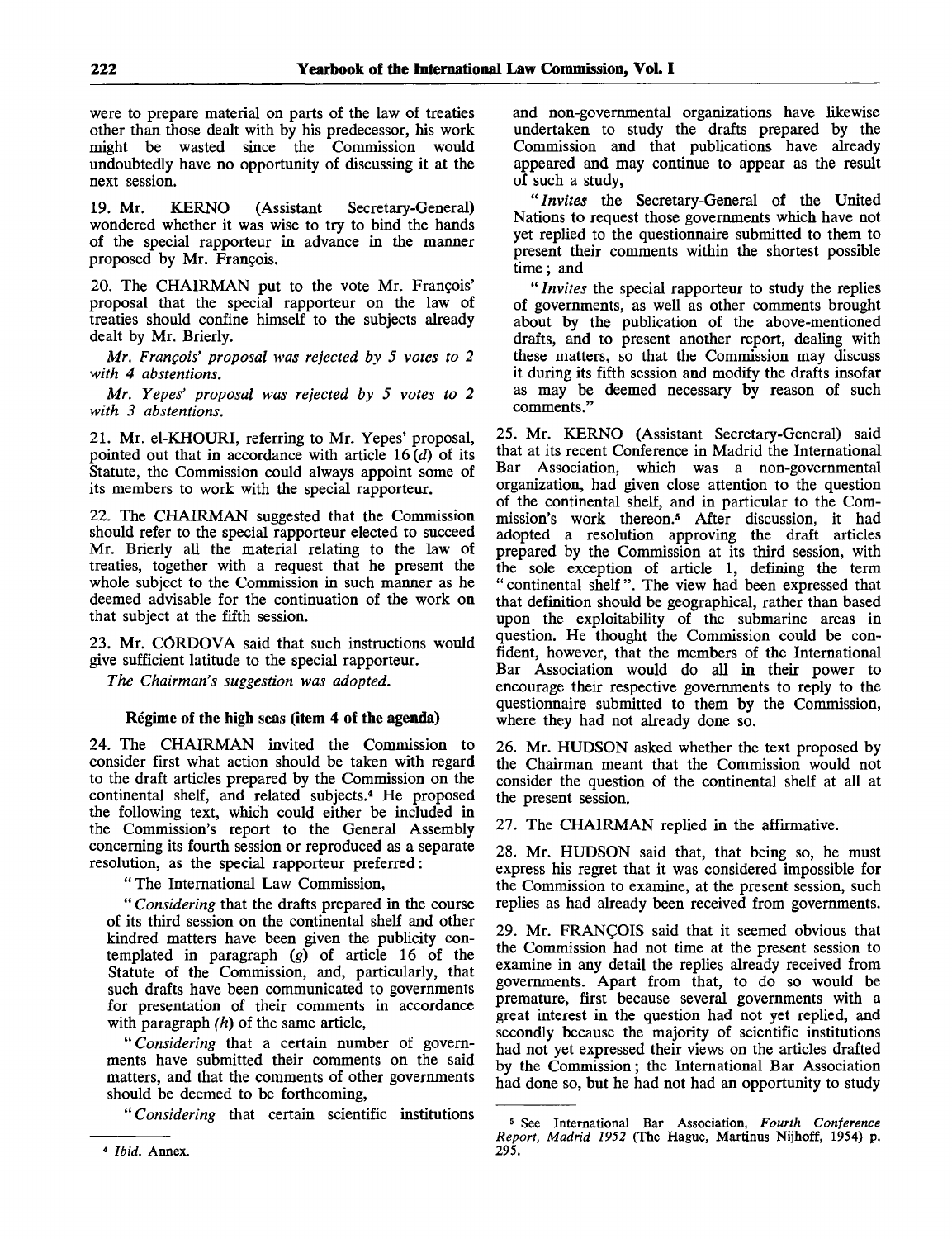the records of its discussions. For all those reasons, he supported the Chairman's proposal.

30. Mr. SPIROPOULOS said that the Commission had in fact no choice but to accept the Chairman's proposal, which was in complete conformity with the provisions of its Statute.

31. Mr. LAUTERPACHT said that he would have welcomed the Chairman's proposal even more warmly if it had contained some assurance that work on the continental shelf would be completed at the fifth session. The question was still topical, and the Commission's work on it had been generally appreciated. But it would not necessarily remain topical once it had been shown that the practical potentialities of the doctrine of the continental shelf were limited. The Commission should therefore aim at finishing its work on the continental shelf in 1953. There was no reason why it should not do so. It was unrealistic to expect that many more replies would be received from governments, and he did not think that any comments by non-governmental organizations would affect fundamentally the work the Commission had already done.

32. Mr. CORDOVA thought all members of the Commission were in substantial agreement with Mr. Lauterpacht, and suggested that the text proposed by the Chairman be amended so as to make it clear that the report presented by the special rapporteur at the next session would be a final report, and that the action taken by the Commission on it would be final.

33. Mr. KERNO (Assistant Secretary-General) suggested that, in order to meet the point made by Mr. Lauterpacht and at the same time conform with the wording of the Statute, the second part of the last paragraph of the text proposed by the Chairman be amended to read as follows:

"and to present a final report dealing with these matters, so that the Commission may, after considering and modifying it so far as may be deemed necessary, adopt it with a view to submission to the General Assembly."

*It was so agreed.*

*The text proposed by the Chairman was adopted as amended.*

34. The CHAIRMAN then invited the Commission to consider what action should be taken with regard to other questions pertaining to the régime of the high seas. He proposed the following text, which, again, could either be included in the Commission's report to the General Assembly concerning its fourth session or reproduced as a separate resolution, as the special rapporteur preferred:

" *Whereas* pursuant to the recommendation contained in General Assembly resolution 374 (IV) of 6 December 1949, the Commission appointed Mr. J. P. A. Francois, special rapporteur on the subject of the régime of the territorial sea, and discussion of his report on the said subject was accordingly given priority over the subject of the regime of the high seas so that it could be discussed by the Commission during its fourth session,

" *The International Law Commission*

*"Decides* to refer to its fifth session the report of the special rapporteur on the regime of the high seas concerning the different points dealt with in Chapter VII of the report of the Commission covering the work of its third session; and, in particular,

" *Invites* the special rapporteur to study the International Convention for the Unification of Certain Rules relative to Penal Jurisdiction in Matters of Collision on the High Seas and Other Risks of Navigation, signed at Brussels on 10 May 1952, and to complete his report by including all such observations as may be pertinent by reason of the aforesaid Convention."

35. Mr. LAUTERPACHT pointed out that the questions belonging to the regime of the high seas and referred to in the Chairman's text had been before the Commission for even longer than the question of the continental shelf. He would be grateful to the special rapporteur if he could state whether he thought they could be finally disposed of at the next session.

36. Mr. FRANCOIS said that in his view that would be impossible, since the Commission had not yet ascertained the views of governments on these points.

37. Mr. LAUTERPACHT said that the question he had asked raised once more the whole question of the Commission's methods of work.

38. Mr. SPIROPOULOS said that, if the Commission had been able to consider the special rapporteur's third report on the regime of the high seas at the present session, it could have submitted its conclusions to governments for comment. Unfortunately it had not been able to do so. The Commission would not come to an end, however, with the expiry of the term of office of its present members, and there was no reason why, after considering the special rapporteur's report at its next session, it should not then submit its conclusions to governments for their comments, which could be taken into account at the sixth session.

39. He felt obliged, however, to repeat what he had already said at the previous sessions, namely, that the special rapporteur had not so far evolved any general rules covering the whole subject of the regime of the high seas; he had only studied certain aspects of that régime, some of which, indeed, such as the nationality of ships, might be considered unconnected with it.

40. Mr. LIANG (Secretary to the Commission) said he was glad that Mr. Spiropoulos had again drawn attention to that question. The Commission had done a great deal of work on isolated aspects of the regime of the high seas, but had never considered it as a whole or the relationship between its various parts. That was a task which it might have to undertake at its next session. Moreover, he was sure that Mr. Lauterpacht would agree that the commentary on the régime of the high seas should be at least as exhaustive as that appended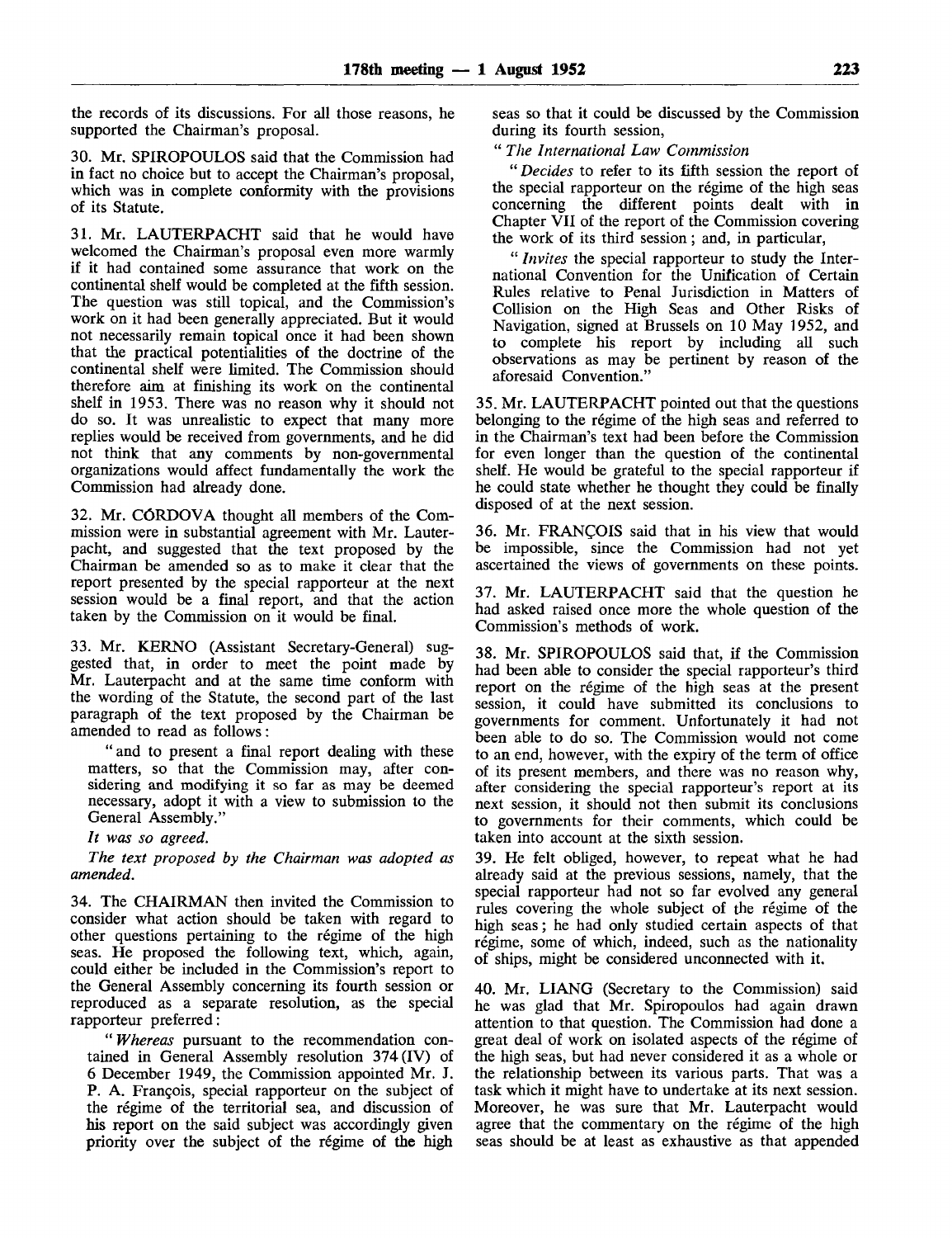$\ddotsc$ 

to the draft articles on arbitral procedure. He wondered therefore whether Mr. Lauterpacht really felt it would be desirable to attempt to complete work on the regime of the high seas in 1953.

41. Mr. FRANCOIS said that it was perfectly true that Mr. Spiropoulos had drawn attention at previous sessions to the incomplete nature of his reports. The Commission's views on that point were, however, clearly stated in paragraph 183 of its report on its second session, in the following sentence:

" The Commission was of the opinion that it could not undertake a codification of maritime law in all its aspects and that it would be necessary to select the subjects the study of which could be begun by the Commission as a first phase of its work on the topic."<sup>6</sup>

42. Mr. LAUTERPACHT said that he would merely point out that it seemed that the only fruits of the Commission's first five years' work in the field of codification would be the draft articles on arbitral procedure and, or so at least the Commission had just resolved, the draft articles on the continental shelf.

43. He shared the hope that the special rapporteur would submit to the Commission at its next session an exhaustive commentary on the régime of the high seas, comparable to the commentaries prepared by the Harvard Research. That would of course involve a great deal of work, and if the special rapporteur so desired, means should be found of providing him with research assistants, even if that entailed some additional expense for the United Nations. The Commission had already committed itself to what might prove to be considerable expense in authorizing the special rapporteur to obtain expert advice on certain aspects of the régime of the territorial sea; it had even better justification for committing itself to additional expense for the purpose he had suggested. The Commission could, in the present condition of the world, hope for no rapid progress in the field of codification through formal international conventions. Its main contribution might well prove to be in the field of scholarly and authoritative research and restatement of international law.

44. Mr. LIANG (Secretary to the Commission) wished to make it clear that it would be extremely difficult to obtain authority to engage research assistants who were not regular members of the Secretariat, and even more difficult if such assistants were not to work at Headquarters, but to be placed at the disposal of the special rapporteur. He could give an assurance that the Secretariat would do its best to prepare an adequate commentary on the régime of the high seas within a reasonable time, under the guidance of the special rapporteur. The articles on that subject had not yet been adopted, however, unlike the articles on arbitral procedure. It might therefore be considered premature to begin work on the commentary forthwith.

45. Mr. LAUTERPACHT said that he did not regret the time which had been devoted to the present discussion, since it bore on a question affecting the whole work of the Commission. With regard to the commentary, he wished to state frankly that, if it was to serve the purpose it was designed to serve, it should be substantially fuller than the brief comments substantially fuller than the brief comments accompanying the draft articles on the territorial sea, which had not been fully adequate to enable the Commission to form an opinion on the issue involved unless its members were prepared to undertake their own study and research.

46. The CHAIRMAN noted that no objections had been made to the text he had proposed. The special rapporteur had assured him that, so far as he was concerned, his report to the Commission in 1953 would be a final report. The Commission could not, however, now decide what further action it would have to take on the basis of that report.

*The text proposed by the Chairman was adopted.*

## **Law of treaties (item 3 of the agenda)** *{resumed from above)*

53.\* The CHAIRMAN called for nominations for a successor to Mr. Brierly as special rapporteur on the law of treaties.

54. Mr. SCELLE proposed Mr. Lauterpacht, who would be particularly well qualified to succeed Mr. Brierly in that post.

55. Mr. YEPES seconded, and Mr. el-KHOURI supported Mr. Scelle's proposal.

56. Mr. LAUTERPACHT said that he greatly appreciated Mr. Scelle's action in nominating him and that of those who had seconded and supported his nomination. Before a vote was taken, however, he felt obliged to point out, firstly, that he was under the disadvantage of not having attended the Commission's previous discussions on the subject. Secondly, although he would naturally take into consideration the material prepared by Mr. Brierly and treat with the utmost respect the articles which had already been tentatively adopted by the Commission, he could not be bound by them in advance. Thirdly, it would be his intention to approach the task in the manner he had recommended to the special rapporteur on the regime of the high seas, a manner which had not appeared to find favour with the Commission as a whole. Lastly, he would not wish to submit his report piecemeal, and could not therefore undertake to submit any part of it at the next session.

<sup>6</sup> Report of the International Law Commission covering its second session, *Official Records of the General Assembly, Fifth Session, Supplement No. 12* (A/1316), para. 183. Also in *Yearbook of the International Law Commission, 1950,* vol. II, p. 383.

<sup>\*</sup> Paras. 47—52 concerned the resignation of Mr. Hudson as special rapporteur on the question of nationality including statelessness.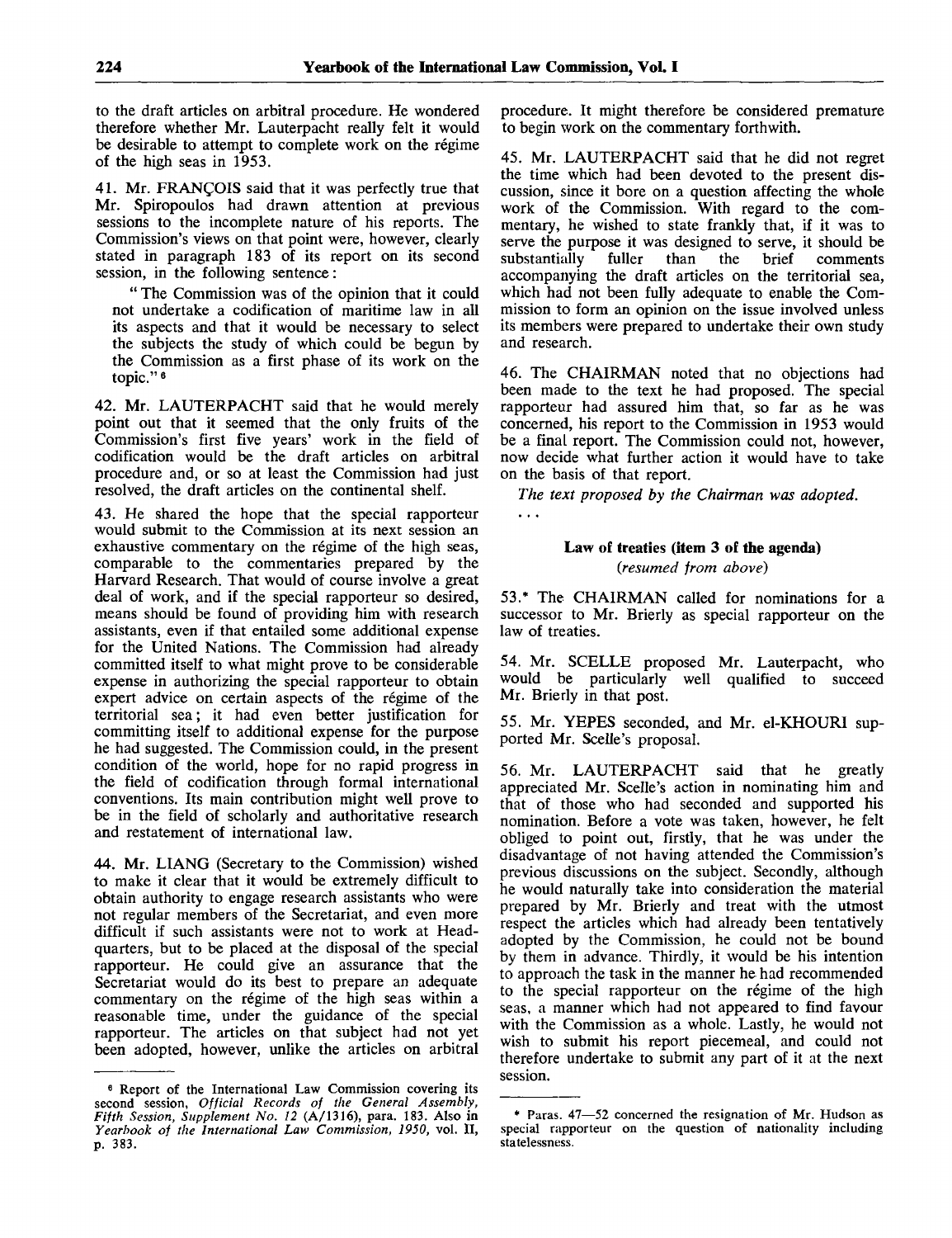57. Mr. SPIROPOULOS thought Mr. Lauterpacht had perhaps overlooked the fact that the term of office of all the present members of the Commission would expire at the close of the next session.

58. Mr. LIANG (Secretary to the Commission) suggested that what Mr. Lauterpacht had in mind, with regard to his last point, was his final and complete report. If the Commission decided to consider the subject of the law of treaties at its next session, it might be considered unnecessary for Mr. Lauterpacht to submit a report in the technical sense of the word ; he could merely place before the Commission the results of his consideration, so far, of the material amassed.

59. Mr. HUDSON said he was beginning to be infected with the ambitious optimism which Mr. Lauterpacht had expressed with regard to other subjects on the Commission's agenda. He ventured to hope, in fact, that it would be possible for the special rapporteur on the law of treaties to submit to the Commission at its next session a final and exhaustive report on that subject, to which, he recalled, the Commission had decided to give priority. Even if that proved impossible, however, he thought it important that the present members of the Commission should be able to hand down to their successors at least some concrete achievements in that field.

60. On the other hand he agreed that the new special rapporteur on the law of treaties could not be bound by the tentative conclusions which had already been reached.

61. Mr. CORDOVA thought it was clear that the Commission must act on the assumption that none of its present members would be re-appointed in 1953 and that the special rapporteur on the law of treaties must therefore submit some kind of report to the fifth session. With Mr. Lauterpacht's other observations he thought all members of the Commission would agree.

62. Mr. SPIROPOULOS pointed out that the same question would arise at the next session in respect of all subjects on which final recommendations had not been made, since it would not then be known whether or not the special rapporteurs on those subjects would be re-appointed by the General Assembly. If, in those circumstances, the Commission refrained from instructing the special rapporteurs to continue their work just as though their re-appointment were assured, a year would be lost. If they were not re-appointed, *ad hoc* arrangements could be made. He agreed that it was most undesirable for the Commission to report piecemeal on a subject, but that was no reason why it should not itself consider the various aspects separately. Indeed, he did not see how it could proceed otherwise.

63. Mr. YEPES felt that the Commission owed it to itself to devote further consideration at its next session to the subject of the law of treaties, to which it had always given priority and had already devoted the greater part of two sessions.

64. Mr. CORDOVA agreed with Mr. Spiropoulos that

the fact that the Commission should not report piecemeal to the General Assembly on a subject did not prevent it from considering various aspects of a subject a few at a time. The Commission's report to the General Assembly at its next session would therefore be merely a progress report so far as the law of treaties was concerned, and the Commission should make it clear that it was intended as such, and did not require any action by the General Assembly.

65. Mr. LAUTERPACHT said that he would have no great difficulty in preparing a report on certain aspects of the law of treaties for submission to the Commission at its next session. However, that was beside the point. It was contrary to all his methods of work to state his views on a subject before he had considered it in all its aspects. Moreover, he did not understand how it was thought that the Commission would have time to consider the law of treaties at its next session, when it had already been decided that it should consider the régime of the high seas, the régime of territorial waters, the question of the continental shelf and the question of statelessness.

66. He appreciated the technical difficulty in appointing a special rapporteur who would not report during his term of office as a member of the Commission but, as Mr. Spiropoulos had pointed out, that difficulty was not confined to the present case. If the Commission attached importance to considering one or a few aspects of the law of treaties at its next session, he would support any proposal that another member of the Commission be appointed special rapporteur, or, alternatively, request more time to consider further the various observations that had been made.

67. Mr. el-KHOURI observed that, since the question under discussion was not confined to any particular case, the Commission ought to consider including in its Statute some provision similar to article 13, paragraph 3, of the Statute of the International Court of Justice, which read :

" The members of the Court shall continue to discharge their duties until their places have been filled. Though replaced they shall finish any cases which they may have begun."

68. Mr. HSU agreed with the view that the present members of the Commission should be able to hand down to their successors at any rate a provisional text on the law of treaties. He asked, therefore, whether Mr. Lauterpacht believed that it would be impossible for him to submit even a preliminary report to the Commission at its next session.

69. Mr. LAUTERPACHT pointed out that to prepare a preliminary report covering the whole subject entailed covering the whole subject. He regretted that his other commitments would make it quite impossible for him to do that by the opening of the next session. If the Commission could not agree to appoint another special rapporteur, he would have to consider whether he could, after all, present a report on one aspect of the